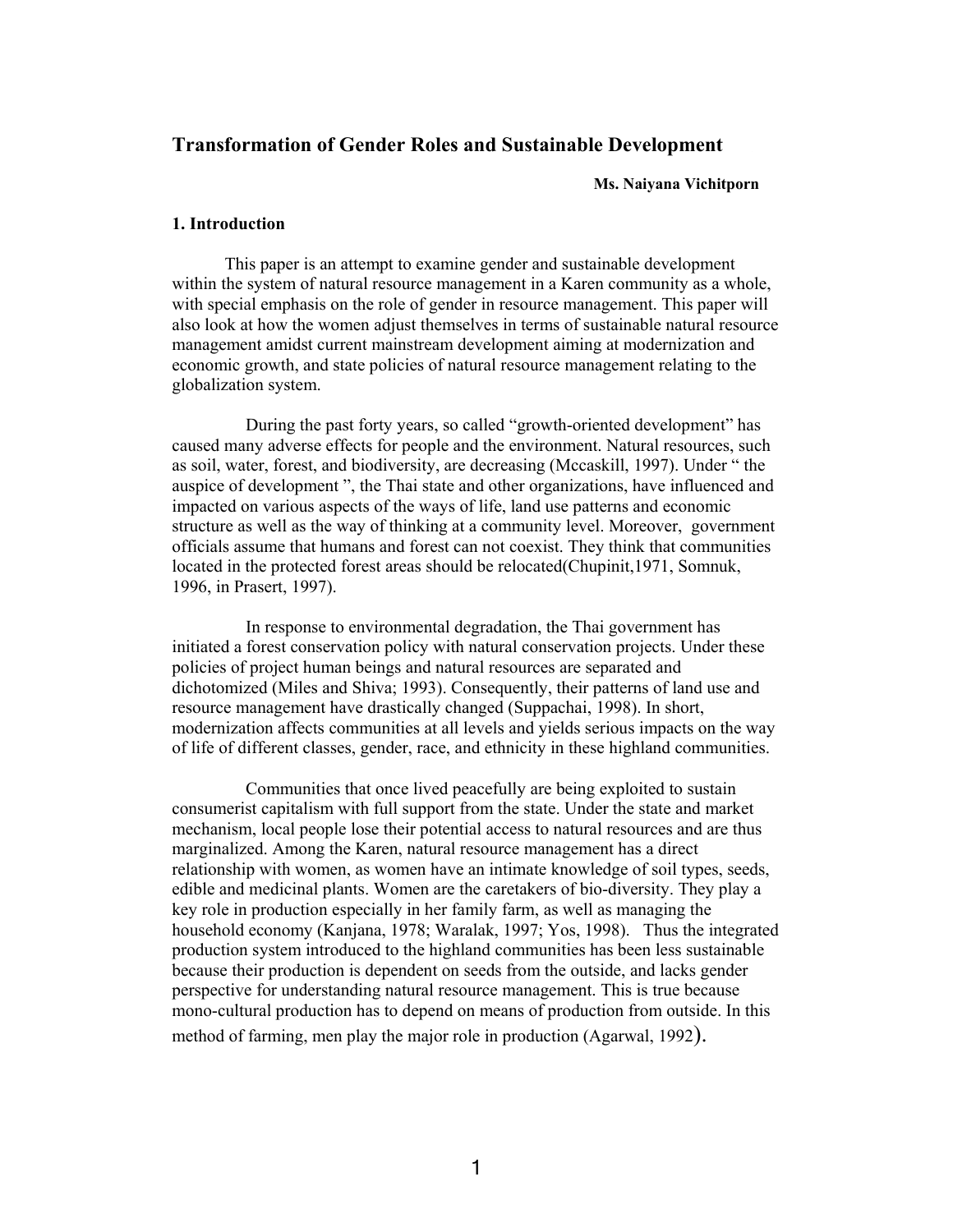### **2. Conceptual Framework**

 This study, Transformation of Gender Roles and Sustainable Development is an examination of changes of the roles of women and men and the subsequent adjustment in natural resource management. The main concept used in this study is "Gender role", especially the gender power relationship, which has undergone various changes and adaptations in each era. The changing relationship relates to and impacts on families and communities. Moreover, gender role correlates with the power relations of production, beliefs system, and the domestic and public spheres. When the production and belief systems as well as domestic and public spheres have changed, the gender role also changes accordingly.

Furthermore, this paper focuses on the local rights and knowledge of a community in a close relationship with the environment. It also studies the adjustment of the community in natural resource management that separates relationship between human being and the environment on the change of mode of production that totally depends on external means and market. It studies the impact of state policies on natural resources management which lead to a loss of biodiversity and resources. The study examines the increasing internal differentiation resulting from the penetration of market mechanisms, and also how an increasing differentiation among social classes, has an effect on gender roles and the transformation of gender relations. The study also shows how women adjust themselves for sustainable natural resource management at the household and community level.

 The conceptual framework will integrate a complex structure of the relationship which include functional relations of physical resources, structural relationships between various social groups in local communities, and processual relationships within subsistence and commercial systems. Moreover, the structural relationships is quite essential in understanding the management of new technology that can leads to the most four important goals of resource management:, i.e., social equality, resource stability, and sustainability and gender equality. (Kanok and Anan, 1993).

### 3. **The Characteristic of the Village Studied.**

 Ban Dok Dang is a Karen community in the Hod district, of Chiang Mai Province. It was established 64 years ago. There are 75 households in this village. At the beginning, Ban Dok Dang was rich in natural resources; soil, water, forest, and different living organisms. When the population grew, the need for resources also grew. In addition, neighboring villages felled trees and cleared forest for opium and cash crop cultivation, which required large tracts of land. This land clearing caused drought.

 There was a project to build a road into this village to transport cash crops to market, and there were policies on farmland control, suppression of opium cultivation, declaration of conserved forest and watershed area to prevent the loss of the remaining resources. These policies seriously affected Ban Dok Dang. Its mode of production based on local wisdom harmoniously and reciprocally relating to the environment has undergone changes. Villagers, both men and women have turned to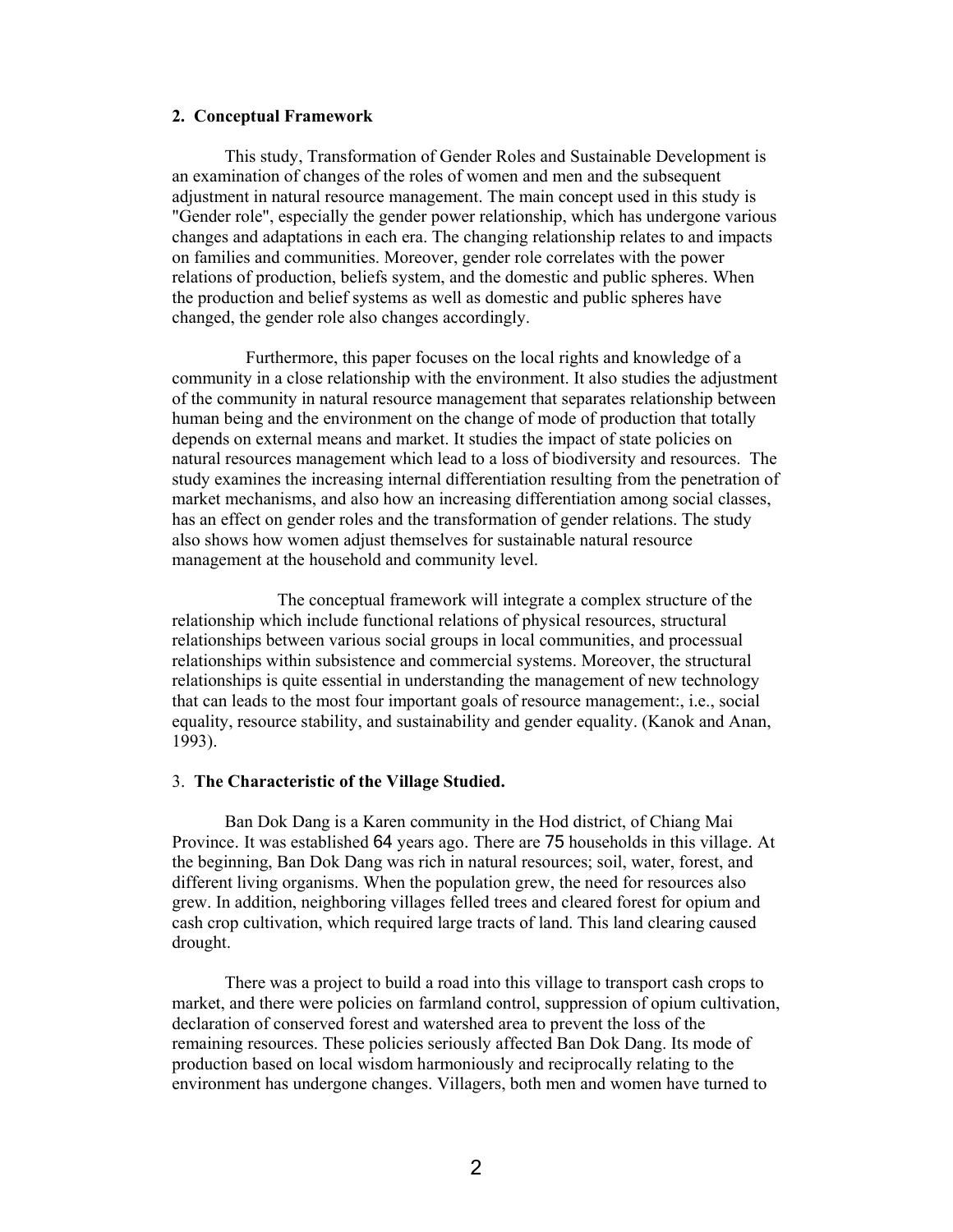cash cropping, such as the production of cabbage, tomato, chillies, and cucumber. This farming system has to rely on capital, technologies, and the market.

As a result, villagers are indebted and have to seek non-farming employment to earn additional income. The younger generation has to move to live in urban areas. At the same time, the villagers have set up a rice bank, women's group, consumer co-operative shop and an association for the conservation of the environment. There is how the villagers adjusted themselves to cope with such a situation.

# **4. History of Production and Resource Management**

In order to gain a better understanding of the impact of the transformation of gender roles on the resource management of Ban Dok Dang area, some historical background to the present situation is provided. It can be divided into three periods, as follows :

**4.1 Period of Subsistence Production (1936-1974).** The agricultural production of the villagers is self-reliant and for subsistence. They forage for forest products and hunt wild animals for consumption as well. Furthermore, some of the Karen men go out to work as laborers in logging companies all over upper Northern Thailand. Their way of living is related to nature and "the Absolute" or "Guardian Spirits" which is expressed through rituals in the production and passage of life. Furthermore, the "Hif Hkof" is not only a conductor in the rituals but also a governor of villagers and resources for consumption as well.

Their system of resource management is based on their beliefs and experiences accumulated as "local knowledge or wisdom", manifesting as practical regulations for utilizing and balancing nature, as well as respecting "the guardian spirits" who reside on the watershed. But later, the Thai state increasingly starts to control resources, especially the forest, so that Karen resource management is changed according to the centralized law and policy. The state not only declares centralized and restricted forest Acts, but also sends governmental officials to control the forest, as well as encourages the highlanders to grow cash crops using modern technology.

4.2 **Period of Transition to Commercialization** (1975-1992). **T**he policy of state control over resources in this area started with 2 projects; a soil road construction project and pine plantation project. And later, because the state would like to solve opium growing, deforestation, and swidden cultivation problems, the state encourages highlanders to grow cash crops and practice permanent cultivation.

It was inevitable that the villagers would start growing cash crops, because of the state policy of land control as well as population pressure. Anyway, their commercial agricultural production depends on means of production from outside. Later, most of the cash croppers became in debt to the Chinese traders of Mae Tho village. At the same time, their health and the environment became contaminated from the use of chemical fertilizer and insecticide.

4.3 **Period of Commercial and Local Reaction against Forest Encroachment of Thai State** (1993- **Present**). In this period, the villagers as well as the environment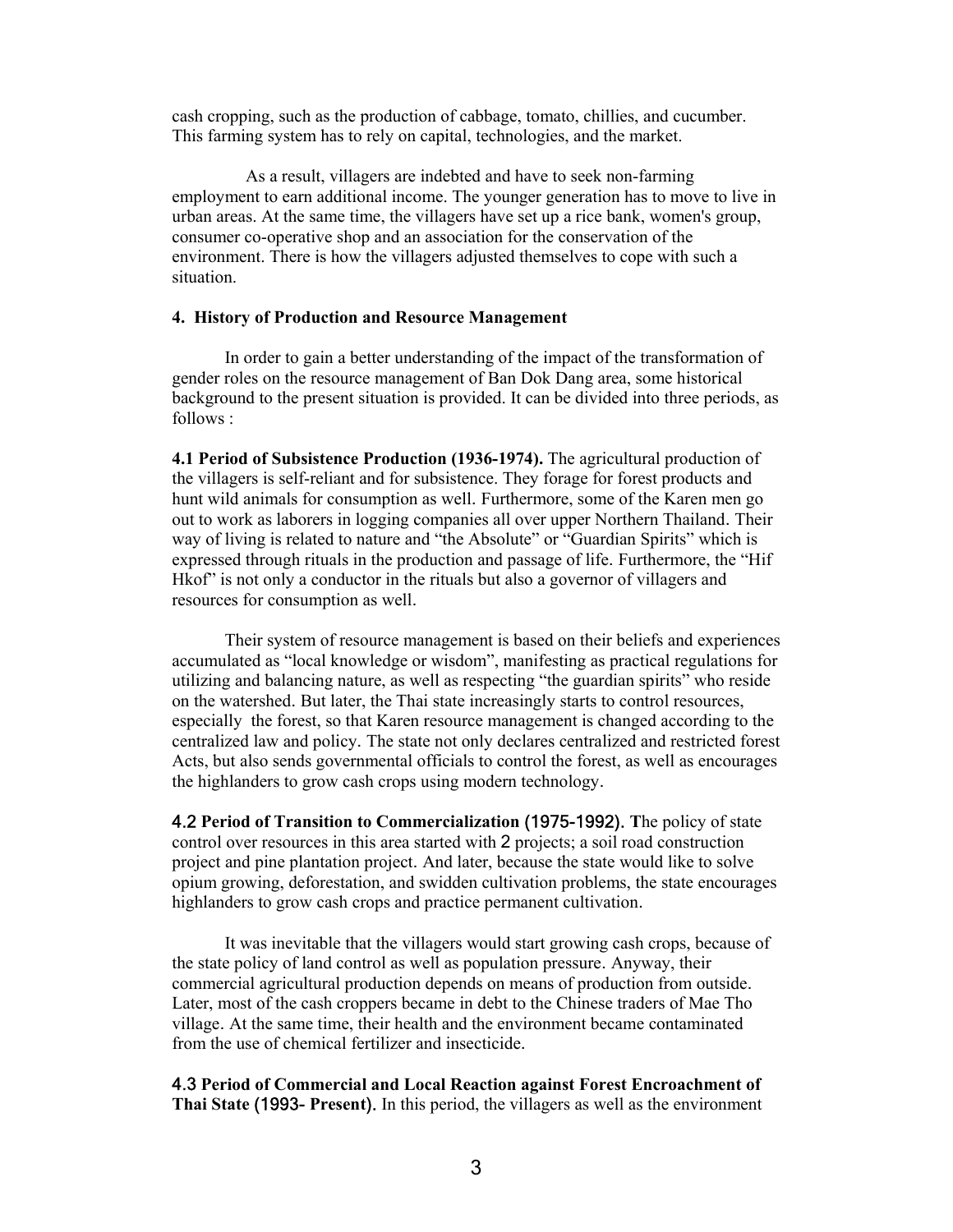were exploited intensively. And the cash crop production depends on outside factors and market mechanism absolutely. However, the villagers who can grow cash crops are the villagers who have a large amount of cattle and cultivation fields: upland and terraced fields. Consequently, the cash crop production causes class differentiation in the community according to the amount of cultivation field, income, and debt. Four sub-classes of the Karen; are created, rich, middle, poor, and landless households. Anyway, they are all poor, but the way of manipulation is different among them.

 At the same time, the villagers had to confront the state land controlling policy. The state intended to declare "Mae Tho National Park" over this area and a neighboring area in 2002. Infection to this policy, as well as former forest management policies of the state, the villagers were forced to establish the "Environment and Nature Conservationist-Village Group" to revise their own knowledge and wisdom and express their ideal of "real conservationists" to the public.

### 5. **Resource Management in Local Control Dimension**.

The Karen practiced rotational rice cultivation by selecting a field that had lain fallow for 6-10 years. The pattern of the Karen agricultural production in upland field is the so-called "short cultivation and long fallow". It means that the Karen use a swidden area for dry rice cultivation for one year only. In 6-10 years, they return to the original plot again. However, terraced wet rice fields has also been an important cultivation practice area for this community. But there is no clear oral historical evidence to say when land was first cleared for wet rice farming.

In the local control of resource management, the "Hif Hkof" (village spiritual head man) has the authority to allocate land communally held to individual households for cultivation on the usufruct basis. However, terraced wet rice fields as well as orchards, gardens, and household compounds are considered to be privately owned, because they are used continuously by certain households and can be inherited and sold. The Karen also recognize rights of encumbrance which give an individual a claim to another land because of the person's relationship with the landowners. This rights is inherent mainly within the family or close kinship. Non-kin households can also ask for temporary use rights which depends solely on the generosity of the rightsholder. (Anan, 2000)

The traditionally villagers manage resources according to the relationship between human being and nature (Charean,1997; Yos, 1999). The Karen classifies 'forest-land' into types and uses several categories for the classification. Village or House Construction Area is mostly situated at the foot of a hill. And there is usually a small stream flowing near the village. This area is not allowed to be bought or sold. When the village moves into and out of the village, the "Hif Hkof" will allocate an area for the "new comer" according to the tradition. They have to "consult" the "Guardian spirits" before the allocation.

Ritually utilized Forest Area surrounds the house construction area. When a baby is born the Karen will take the placenta, which is put into a bamboo tube, to tie onto a tree in this forest. And the tree can not be cut forever according to their tradition. Moreover, the villagers go to pick up forest product in this area such as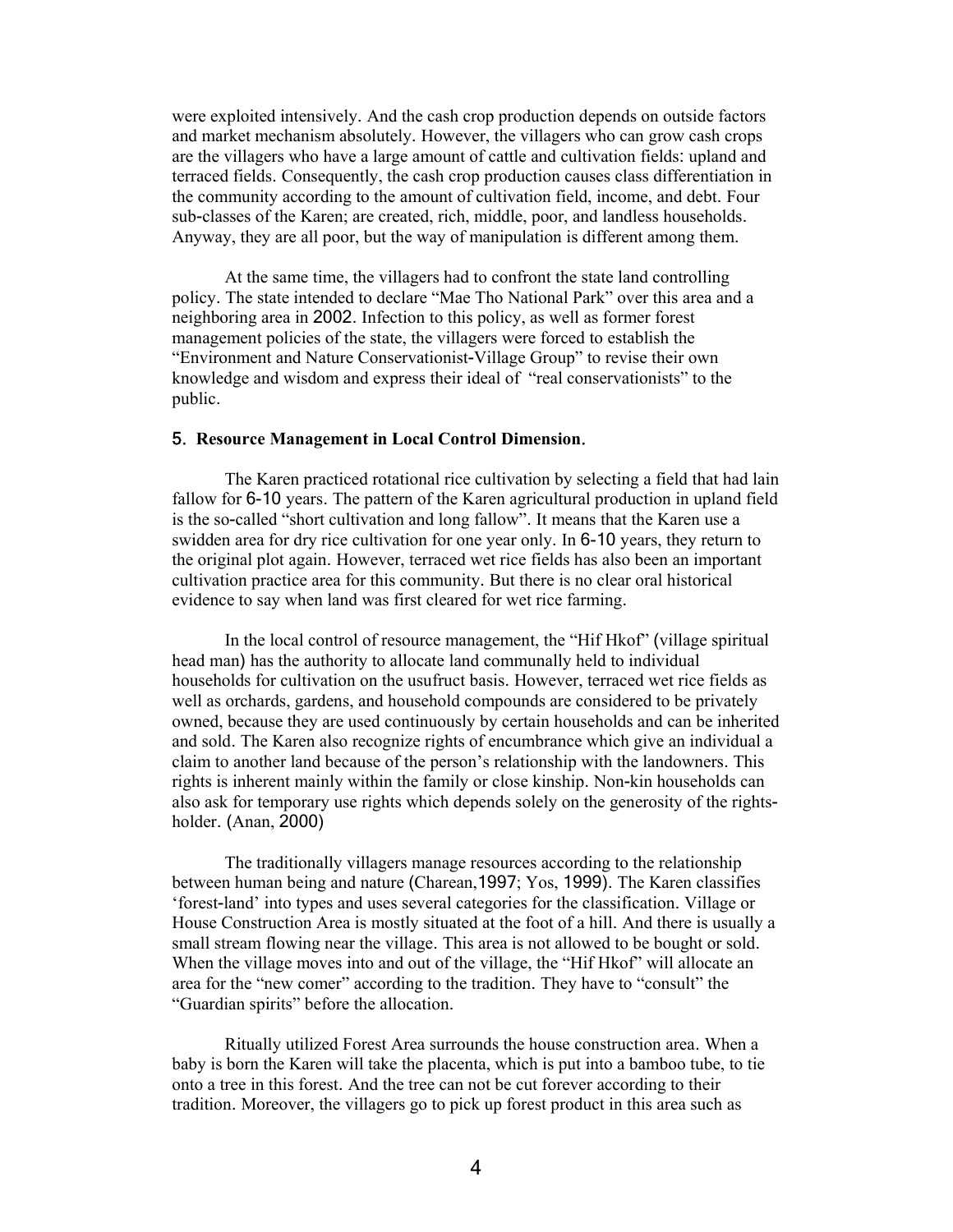wood-fuel, vegetables, and wood for house construction.

The village Burial Area is close to the ritually utilized forest area. The Karen believe that the souls of their ancestors always remain in the burial forest. If the souls or the area is disturbed such as by felling trees or cultivation or hunting there, the disobeyed will get sick with various kinds of illnesses or may meet natural disasters.

The cultivation Area can be divided into 3 types: swidden, terraced field, and garden. The Karen uses usufruct rights for swidden, and private rights for terraced field and garden. But the villagers can forage for natural product in the terraced field and gardens. The prohibited Forest Area is a watershed or "head of water" area. The Karen believe that the guardian spirits reside in this area. The villagers will not cut trees or cultivate or hunt there (Prasert, 1997).

Before cultivation, the "Hif Hhof" will perform the "Nif Sau Hkof", or New Year ceremony, usually in February. The purpose of this ceremony is to request the blessing of the guardian spirits of the land, forest, mountain, and other auspicious beings to protect cultivated crop as well as their living. Another part of this ceremony is that it is an opportunity for the villagers to discuss where and how the crop will be cultivated as well as how to exchange labor. After this ceremony is performed, the "Hif Hkof" will be the first person who cultivates the crop, and then the villagers follow.

When selecting a new swidden plot Karen will make a sign or cut some trees to show the others that this area is occupied already. Moreover, the Karen believe that they have permission to cultivate the land only for one year. The "Hif Hkof" will contact "Te k' ca Kau k' ca" to ask for the permission for members of the village. The occupying family will do some traditional activities or rituals for using the occupied land separately. The roles of "Hif Hkof" and the elder group are village land selection, acceptance of the new comers, and conflict resolution in the village as well. There are 2 ways to become members of the village: birth and marriage. Village membership is not only having a right to use resources, but also having a duty for resource management, such as making forest fire breaks and exchanging labor.

Wild vegetables and herbs are foraged from forest surrounding their community. And they also can forage a crab, fish, shellfish, and other aquatic animals in small streams near their community. Moreover, the Karen believe that they should not use or cut some kind of plants. If someone disobeys the regulations, they will be punished by "spirit". They do not buy and sell this kind of food, but exchange or distribute according to the Karen proverb: When we eat, we eat together. And when we starve, we starve together. Nowadays, the Karen of this village still practice according to this proverb, especially for the poor such as widows and orphans.

 In hunting, the Karen hunter is allowed to kill only one bear, one gaur, or one rhinoceros within one year. And there are a number of animals, which can not be hunted such as gibbons, giant hornbills, vultures, woodpeckers, minivets, crows, owls, hawks, swallows, and pythons. The Karen relate these animals to folk tales and emphasize that if someone kills these kinds of animal, they will get bad luck or sickness or scarcity of production. Furthermore, there are regulations for foraging for forest products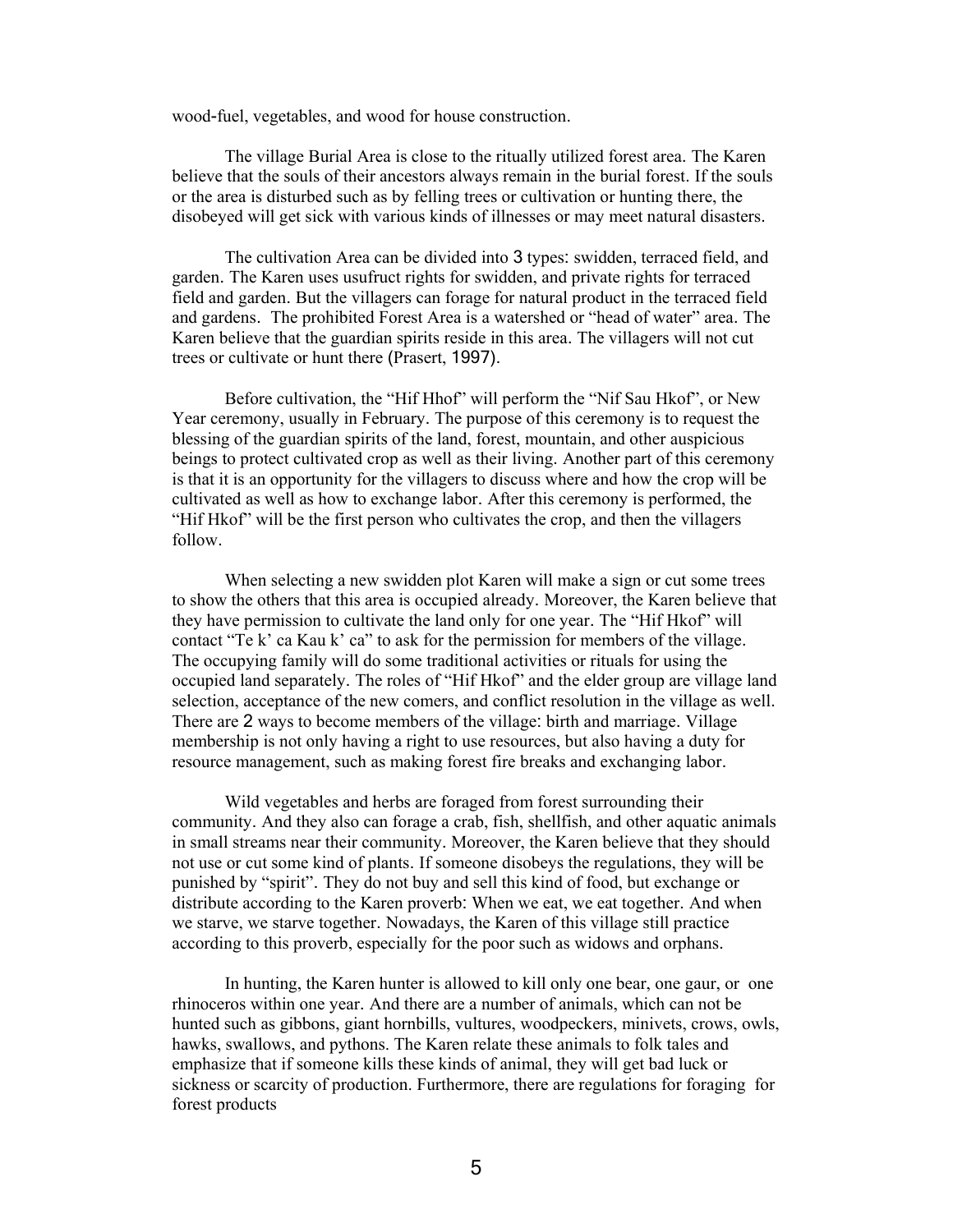## **6. The Centralization of State Control over Resources.**

The Thai state began to control forest resources, especially in the North, by declaring the Forest Act of 1897 after the Royal Forestry Department (RFD) has been established for 1 year. The substance of the Act is to force all logging concessionaires to make a contract with RFD directly. On the other hand, the declaration of the Act not only seized concession power for "the Lanna Royal Family", but also to start the period of centralization of resource management by the Thai state.

Later, the Thai state declared the Forest Act of 1941 to control the forest. This made the villagers of highland communities become "the intruders" although they had cultivated in the forest for generations. Only terraced fields were accepted and Thai state guarantee according to Land Code Act 1954, and have to be appealed to related government agency for use. But most of the Karen do not go to appeal because they do not understand law system of the Thai state.

In 1956, the Ministry of Interior declared that the state would not allow anybody to utilize forest areas because they are state property. Later, the Thai state declared the Reserved Forest Act 1964. This declaration caused the alienation of highland community because they could not control resource management, especially the forest, anymore. Only the Thai state had power on resource management all over the country.

At the same time, the Thai state collected local maintenance tax operated by the Department of Local Administration, Ministry of Interior. This caused confusion among the villagers. The villagers though that the Thai state accepted their rights on the land because they paid local maintenance tax. Some housewife and villagers though that this receipt had a value and shown the right to their land. Later, this document was nullified.

In 1961, the Registration Section of Hod District went to survey citizen registration at Ban Dok Dang and appointed an official village-headman. Furthermore, the Registration Section united 5 small villages; Ban Dok Dang, Ban Om-long Nai, Ban Om-long Klang, Ban Mai, and Ban Mae Tho Noi, into one official or administrative village. Hpa Tij Koa Kae, the socio-religious leader, or Hif Hkof, was appointed to be the first official village-headman and fulfilled, acted in this job for 25 years.

Being the official village-headman of the "Hif Hkof" increased the power and duty of the "Hif Hkof". Anyway, this is a strategy that the traditional leader can control resource management of the community in the new context by holding a concurrent post. Nowadays, The "Hif Hkof" and the official village-headmen are not the same person. Therefore, the "Hif Hkof" has less power over resource management, especially the disputes over land rights, because the official villageheadman and forestry government official hold the power according to Thai law instead.

In the village, the exchange or the contribution of labor depends on the type of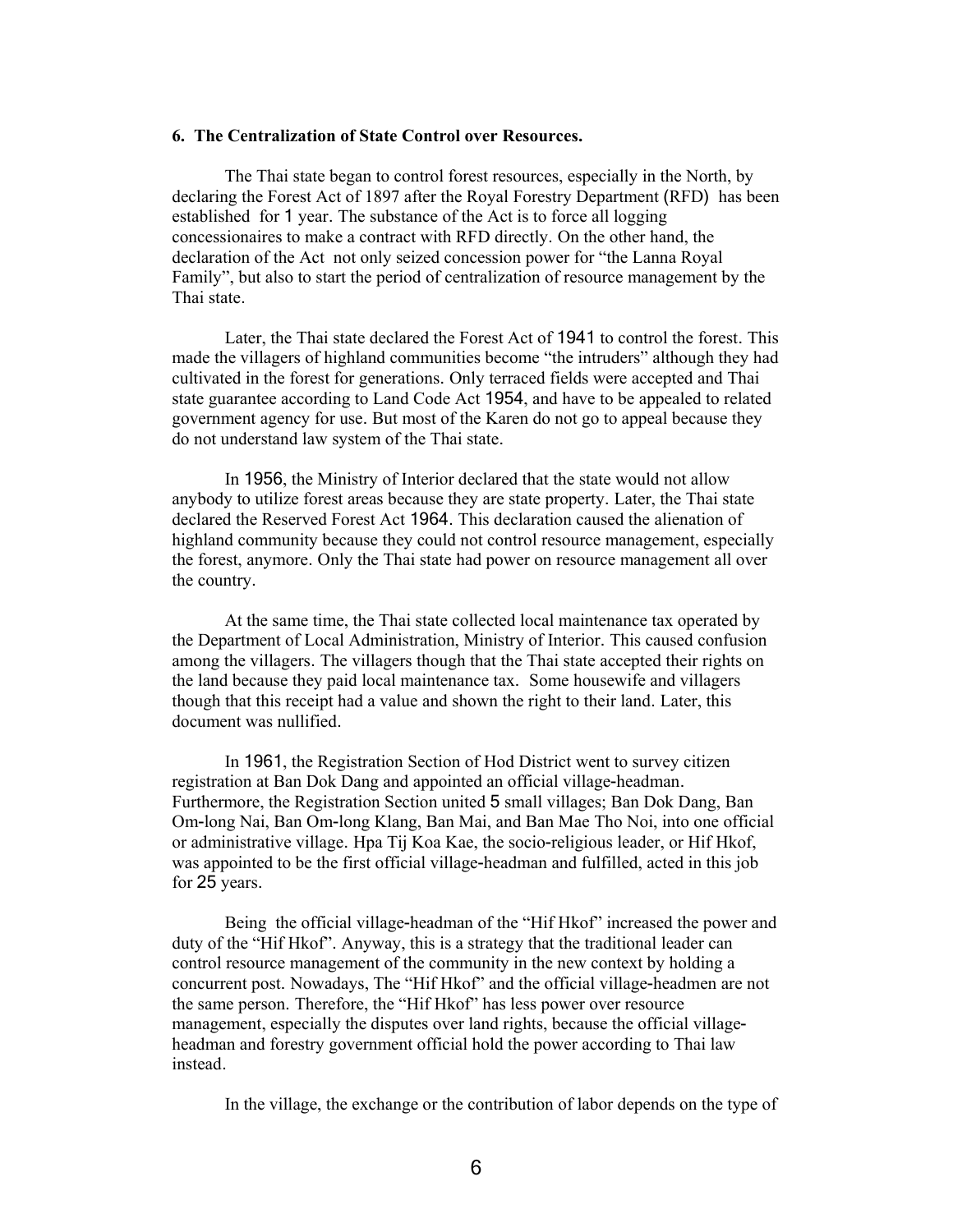work. For example, the women play a major role, in almost every step of the swidden farming rotation. At the same time, the men help in terms of a heavy work, such as swidden cutting, seed dibbling, fencing, etc. The women are recognized as the owners of the rotational swidden fields. Normally men play the major role in the irrigated rice field.

 Currently, the role of men in subsistence production has decreased and shifted into the commercial cash crop production system. At the same time, some women, after they have completed their major work, intend to work as wage laborers both in the community and in the city to help the men make additional income for the family.

 The rich families have less of a subsistence production system and are more involved in market production. At the same time, the restriction policy of the government strongly implements and reinforces the conservation of the forest. The remainder of the subsistence production in rotational swidden farming is the main responsibility of women. The participation of men is based on physical ability. Actually, in former times, there was no division of labor between women and men.

Because of the state policy on forest preservation, the villagers of Ban Dok Dang have had to decrease the period of rotational shifting, or upland cultivation, from 6-11 years to 1-3 years. Furthermore, they are presently decreasing their rice cultivation area but increasing their cash cropping area in upland fields.

In upland rice production, both men and women work together in every step of the production according to gender physical and types of work. In periods of subsistence production, men and women share access and control over resources equally. Furthermore, they consult each other before making a decision about their resources.

Traditionally, in upland cultivation, the men take responsibility for hard labor such as finding the field, cutting big trees, drying cut-trees, clearing the burned field, growing rice, harvesting, and carrying the rice to the granary. The women help as supplementary labor, and take responsibility for time consuming and elaborate work such as weeding, foraging for food in the field, and seeding.

The women spend more time than the men in upland cultivation because it is their duty to be responsible for domestic food consumption. Therefore, they have to take care of upland cultivation in a good manner for their family consumption. There is a saying that the upland cultivation belongs to women and the irrigate rice cultivation belongs to men (Karen idiom heard during field research, 2001).

When the villagers from the rich and middle class households enter commercial production, especially cash cropping, the women take main roles in every step of the upland rice production while the men help to work only occasionally on hard jobs. This is because the men spend most of their time on cash cropping that is grown year round. Men do not help women as they did in the past. This is different from the poor and land-less households, in which men and women still work together in both upland fields and cash cropping.

### 7. **Gender Roles and Resource Management at Household Level**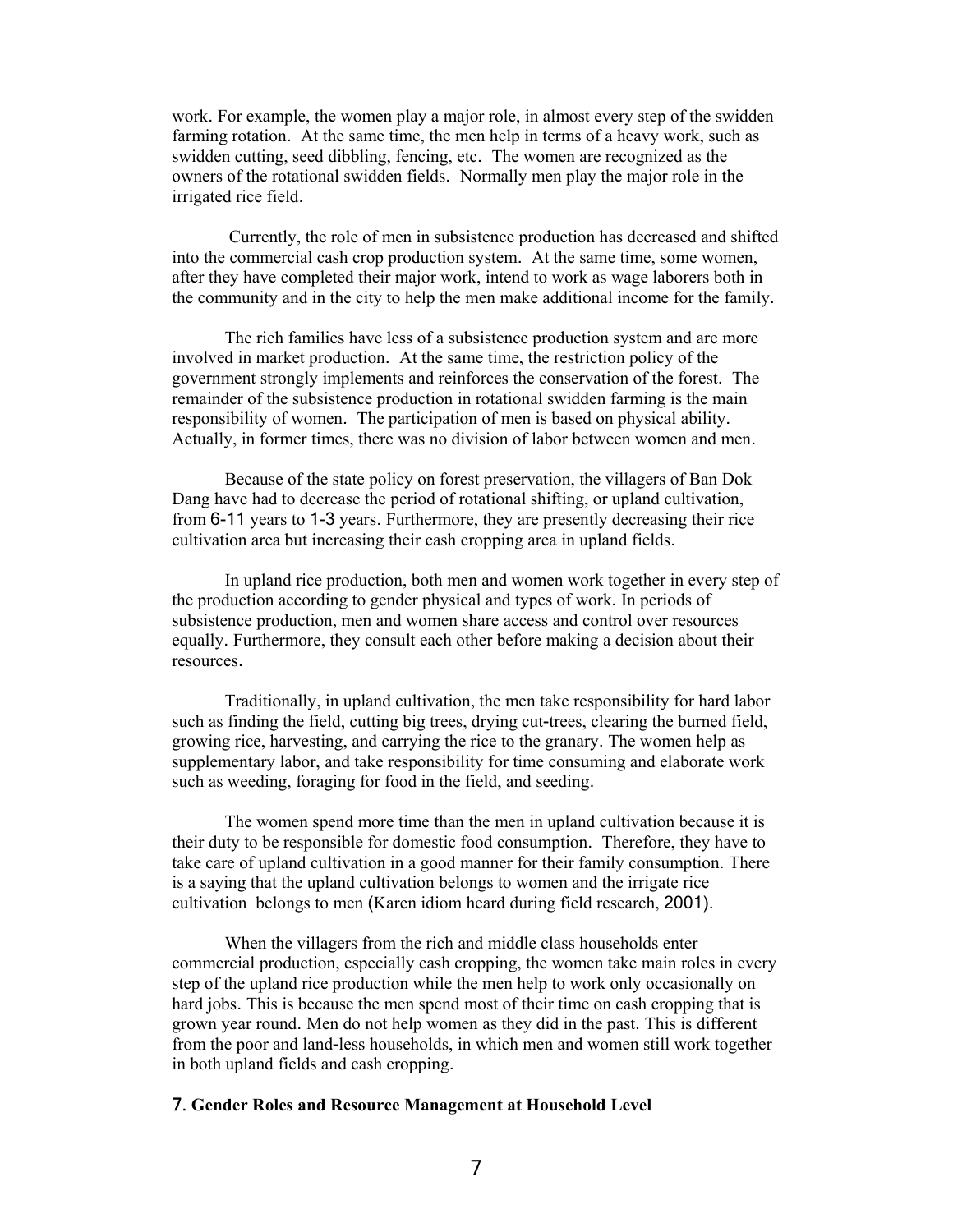Resource management at the household level in Ban Dok Dang is not merely related to production patterns of each category of households for their survival. Community members of Ban Dok Dang also practice a pattern of common property management. This is related to the use in production and sustainable conservation of resources for the community at present and in the future. In addition, natural resource management of Ban Dok Dang Community is also an expression of ideology and belief in nature and the "Absolute" that supports everyone in the community.

 Resource management at the household level in rich and middle-class households have greater access and control over their resources, because of their original assets of inherited resources, as earlier mentioned, such as rice field, upland farm and cash crop plots. These households reduce the size of upland farm to expand cash crop production.

In addition, the rich can act as agents for moneylenders and villagers. At the same time, these rich households also borrow from moneylenders and BAAC to buy inputs to improve their livelihood. Furthermore, their farmland is near water resources and their soil is more fertile, which is good for cultivation. Therefore, these households are the one engaged in intensive commercial cropping. Although it needs high investment, risks disease and pests, and unstable price as fixed by middlemen and outside the market, they continue to be engaged in intensive cash crop production.

Concerning gender roles in the rich and middle-class households, in the past women and men used to help one another in their work or would do the work for others. At present, domestic work is solely the task of women. Women will also take part in cash crop production, which increases their burden and workload. At the same time, women have less free time after their work on highland farming and rice cultivation. Therefore, food production activities, such as seed collecting from farmlands, and domestic work, such as spinning and weaving, will decreases or disappear. The most serious effect is that women are losing their rights of access and control of natural resources which is the source of their life and their family. In addition, the men have access and control over the resources in the domestic sphere at the household level because they now exercise power in making decision on financial matters. The more they are involved in commercial agriculture, the less woman have status as decision makers. Therefore in the richer households woman's role has become inferior to the man's. They also work harder than men.

In contrast, the poor and land-less households continue to lead their life in a traditional way, such as practicing upland rice cultivation. However, access and control over resources is limited because they do not have access to the means of production for commercial cropping. What they can do is to earn wages in this production system. However, apart from being the households which are able to maintain the way of life that depends on nature, they also help to maintain the balance of nature. Where as the rich and middle class households are active in enducing a transformation in resource management.

The poor and land-less households continue to do farming on uplands growing rice and varieties of vegetable for domestic consumption without depending on outside factors. However, the state policy to declare the area of Mae Tho National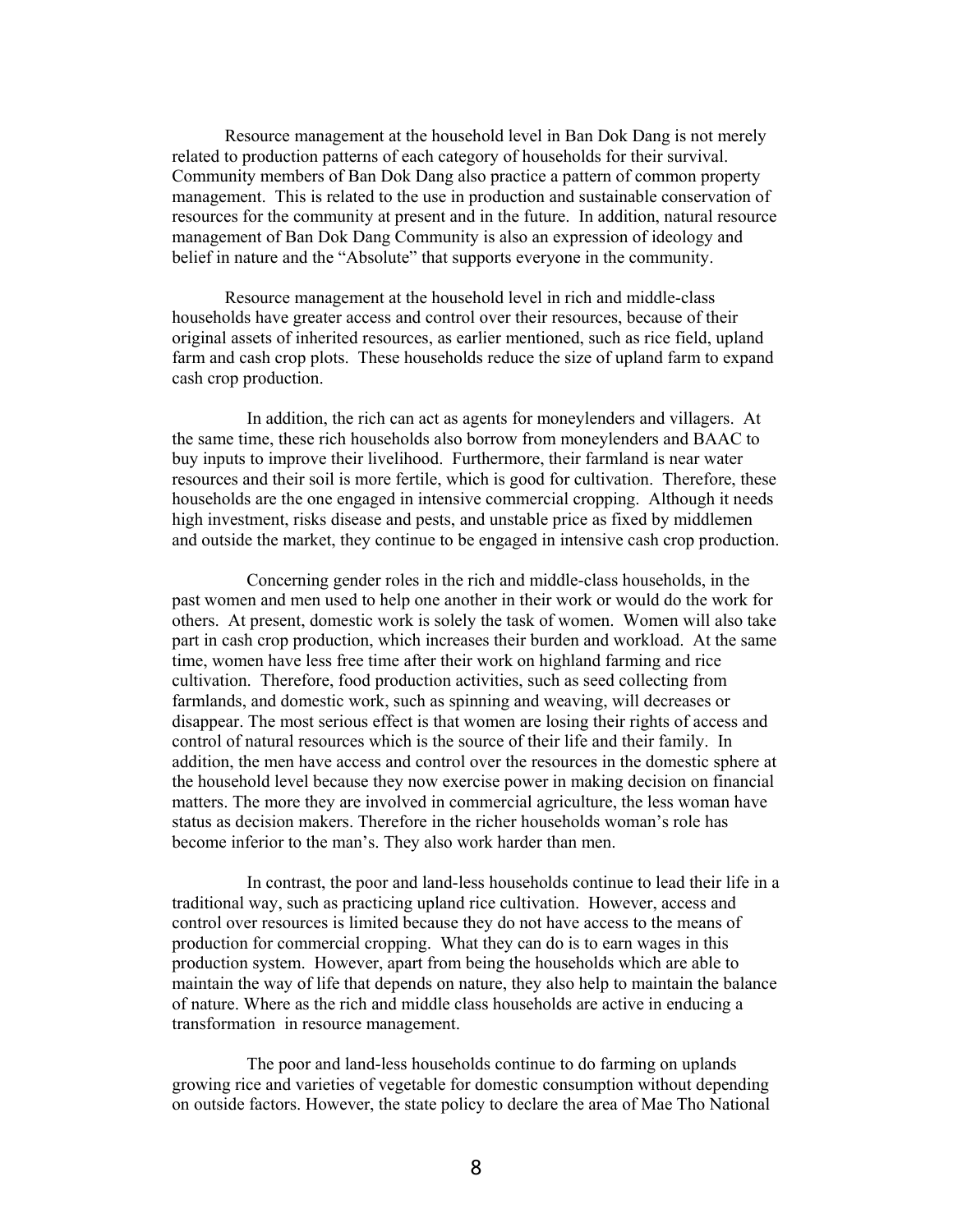Park over their farmland is another factor that pushes the poor and land-less households to seek alternatives by earning wages or sending their children into outside labour market in order to survive.

 Households of all socio-economic statuses, as discussed, are dependent on natural resources, especially soil, water and forests. This is evident in their close relationship to and the balance between nature and human beings. This relationship has been disturbed by external factors, namely cash crop cultivation, resulting in several adverse effects on community members. The community is trying to adapt and maintain its identity and potential to manage natural resources at a household level admidst these current conditions.

#### **7.1 Gender Roles and Resource Management in Community Lev**el

Resource management at the community level is based on the relationship of human beings with nature and the belief in the "Absolute" dwelling in nature. It is this value that gives life to human beings and nature. Both women and men in the community have indigenous knowledge about resource management, which is closely related to the life cycle of human beings from womb to tomb. It is related to nature, land, water, forest and bio-diversity, based on a management system with an ultimate goal of conserving and managing natural resources. This knowledge has been practiced from the past untill present. Although this knowledge is decreasing, the villagers still practice it for expressing their beliefs and the conservation and management of natural resources. This is a dynamic practice because there is modification of tactics to respond to the current social context through their local knowledge.

 Natural resource management is traditionally expressed in rituals to pay respect to the "Absolute" dwelling in nature and human beings, such as the ritual of *Nif sau hko* at New Year and a ritual offered to the spirit of the irrigation canal. It is an affirmation of the value of nature to human beings who have to foster good and reciprocal relationships, leading to forms for discussion and sharing of ideas on resource management. In the ritual, the males from rich and middle class families are the leader while females from all types of households arrange the food for offering. The Buddhist and Christian women of both rich and poor households have become attendees while the men play a major role in the ritual. At the same time, the new beliefs are also strengthening women ability to understand the social situation and organize a women's movement in the community to foster their capacity in the present day.

In new models of natural resource management, the villagers have integrated traditional beliefs of the community into the new pattern of resource management. An example of this is the mountain tap water project and rice donation merit fund. These activities, including the conservation and management of natural resources, are a reaction of the villagers' resistance to the state encroachment over the resource policy which prohibits the people to cultivate their own land. The villagers have set up a social movement in the community in collaboration with various groups and organisations to maintain its existence in the present day society. This newly initiated organization is established by the modern-educated with support from outside agencies such as Chiang Mai Diocesan Social Action Center (DISAC-CM).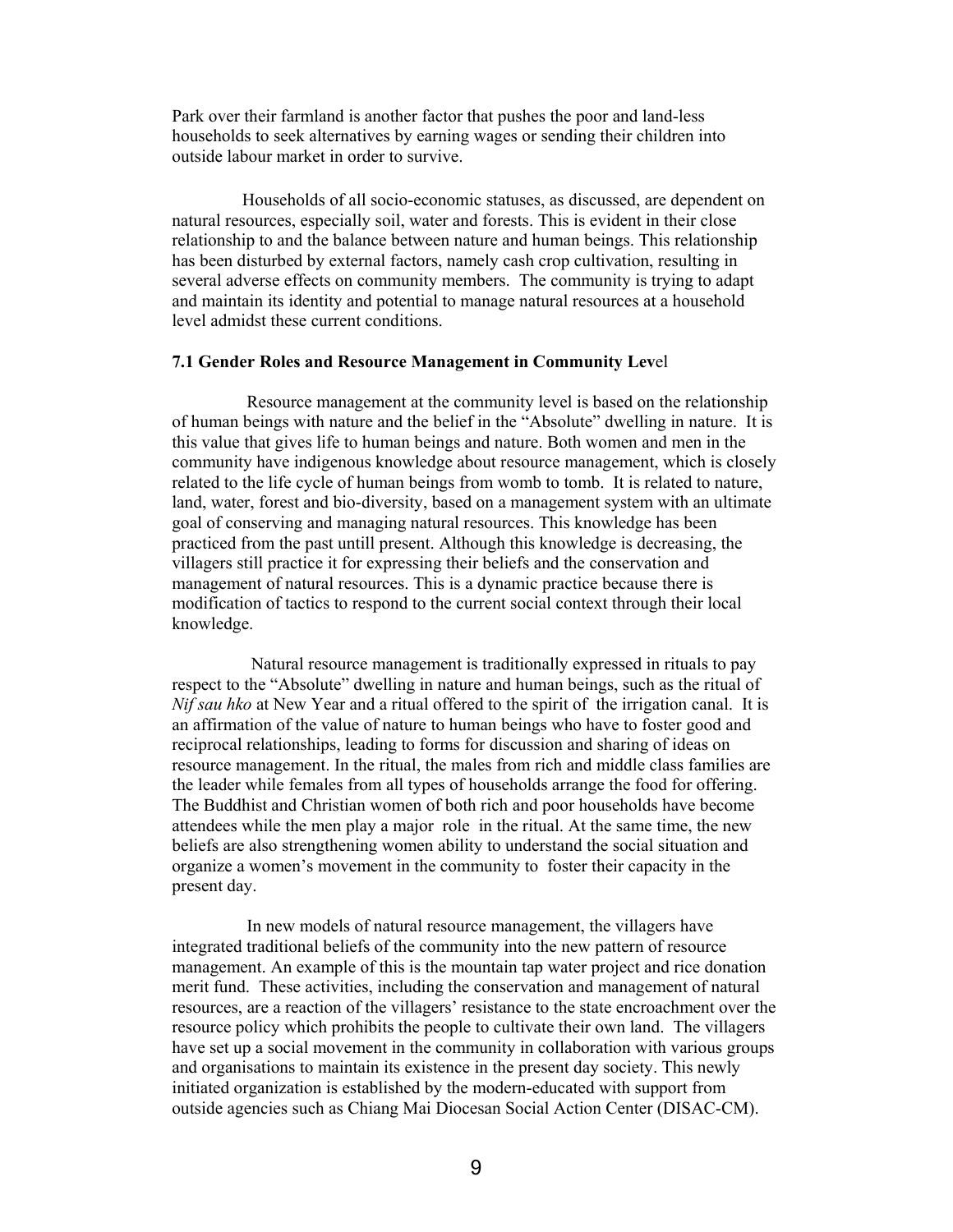At present, the women are more involved in these organizations and some of the women have become leaders of these organizations. They have the dimension of values inherited from the past, which give new meaning and practice in the present age. At the same time, they have drawn lessons from resource management and development in the past. This had helped the villagers to be responsible for their own community and pushed them to set up a village committee comprising village representatives of both women and men from rich, middle class and poor households in developing their village in a holistic manner, In the end, this will strengthen their community and maintain balance with nature.

### **7.3 The Changing of Gender Roles**

Nowadays, the Karen gender role in resource management is changing rapidly and distinctively. There are 3 main factors that cause the transformation of the Karen gender roles in resource management at Ban Dok Dang.

*First*, the changing mode of production, from subsistence to commercial production cause class and gender differentiation in Ban Dok Dang. The result is that men in the rich and middle class can access and control the production process and natural resource management both in household and community level. In the past, men and women from every class worked together in upland fields. Now women are spending more time and work in every step of the production process, while men are involved only in hard work and land selection of upland cultivation.

Although the men from rich and middle class households are intensively involved in cash cropping, women work both in upland, terraced fields and also help men in cash cropping. The access and control over the means of production, especially money and finance decision making, which used to be in the hands of women, now belongs to men.

Even though the women in every category do not take a main role in commercial crop production, they have established the "Saving Group" and the "Cooperative store" for helping each other in the economic dimension. In other words, because of the "saving group" and the "cooperative store" they are supported and able to survive in the changing economic system, both at the household and community level.

*Second,* religious conversion causes the changing of gender roles. In the traditional belief system, the Karen, both men and women, are participants in rituals. In the new religions of Buddhism and Christianity, they become attendants of the rituals. This changing of belief and practice has impacted the *"Hif hko"*, because commercial production not only emphasizes money and market, but also does not value the relationship between human beings and nature. So the role of the *"Hif hko"* in practicing the rituals has decreased. The *"Hif hko"* has to practice the ritual in a hurry. At the same time, women who used to play an important role in traditional beliefs have become attendees in the new beliefs, which are male oriented, while men take a major role as a representative of "the Absolute".

The women who converted to "the new belief" do not ignore traditional practice. They still play their role such as arranging things for offering in the rituals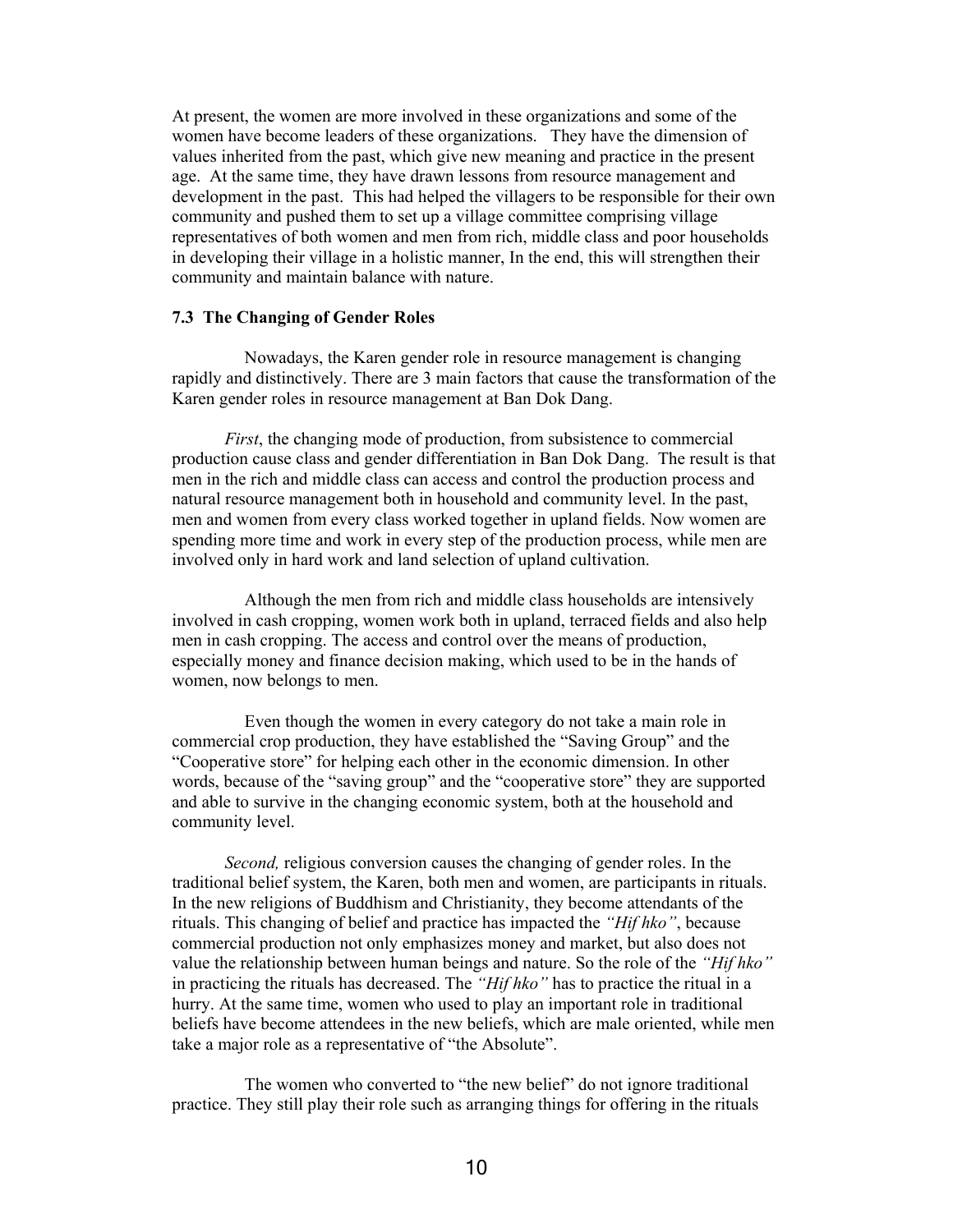and participating in the rituals. The new beliefs give the women a chance to have more education so that they can analyze and understand social situations which cause their serious problems regarding their rights of access and control over their resources. At the same time, the women have more opportunity to leave their village which also puts them in a disadvantegous position. They are taken out of the local context thus there is no longer any continuity in terms of mother- daughter relationship, thus no continuity of local knowledge transition. Furthermore, the decreasing access of upland cultivation also adds disadvantages to women.

At the same time, the villagers are continuing to practice traditional rituals by reconstructing the new pattern of resource management from the traditional, which emphasizes the relationship between human being-nature and absolute beings; such as the mountain-water supply ritual and the Kong Bun Kao (Rice Donation Merit). These activities are participated in equally by both women and men from each socioeconomic category household taking part in different roles.

*Third*, Thai State policy, especially land control, impacts on Karen gender roles. Thai state policies are mostly written according to the main stream development concepts, for instance, separating human beings and forest, prohibiting rotational shifting cultivation, and declaring more and more forest conservation. It has affected the women's role, especially the women from the poor and land-less households who practiced the rotational shifting cultivation. From these policies, the Karen women created a new strategy by grouping women for women activities, by bargaining with forestry officials, and by participating with men to fight for their rights in community natural resource management. The Karen women dare to protect their rights and land. They attended the meeting with the Karen men in bargaining with forestry officials for the right to manage resources based on their local knowledge. Furthermore, they asked for participatory resource management for keeping their identity and the survival of the community.

The following are cases of gender roles and resource management at Ban Dok Dang in strengthening their rights and knowledge to sustain the balance of nature in the community.

#### **Case** 1. **Gender Roles in Communal Activity**

 In 1995, the housewives of Ban Dok Dang, from 55 households, cooperated to establish the "housewife group" comprised of rich, middle class and poor households and supported by DISAC-CM. The DISAC-CM encourage them to make supplementary income for the family, and educate them about the wider society and raise the awareness of woman's role in family and community.

The first activity of "Housewife group" a Saving Group for use in emergency. The activity emphasizes "helping the distressed and relieving the suffering" because they need cash for investment in commercial crop production. They use this money as a "revolving fund" for use in emergency, educational fee for the children, cash crop investment, and former debt payment. The housewife is very proud of this activity because they were able to pay money back to the DISAC-CM and it is very clear that "the female saving group" benefits the villager both at a household and community level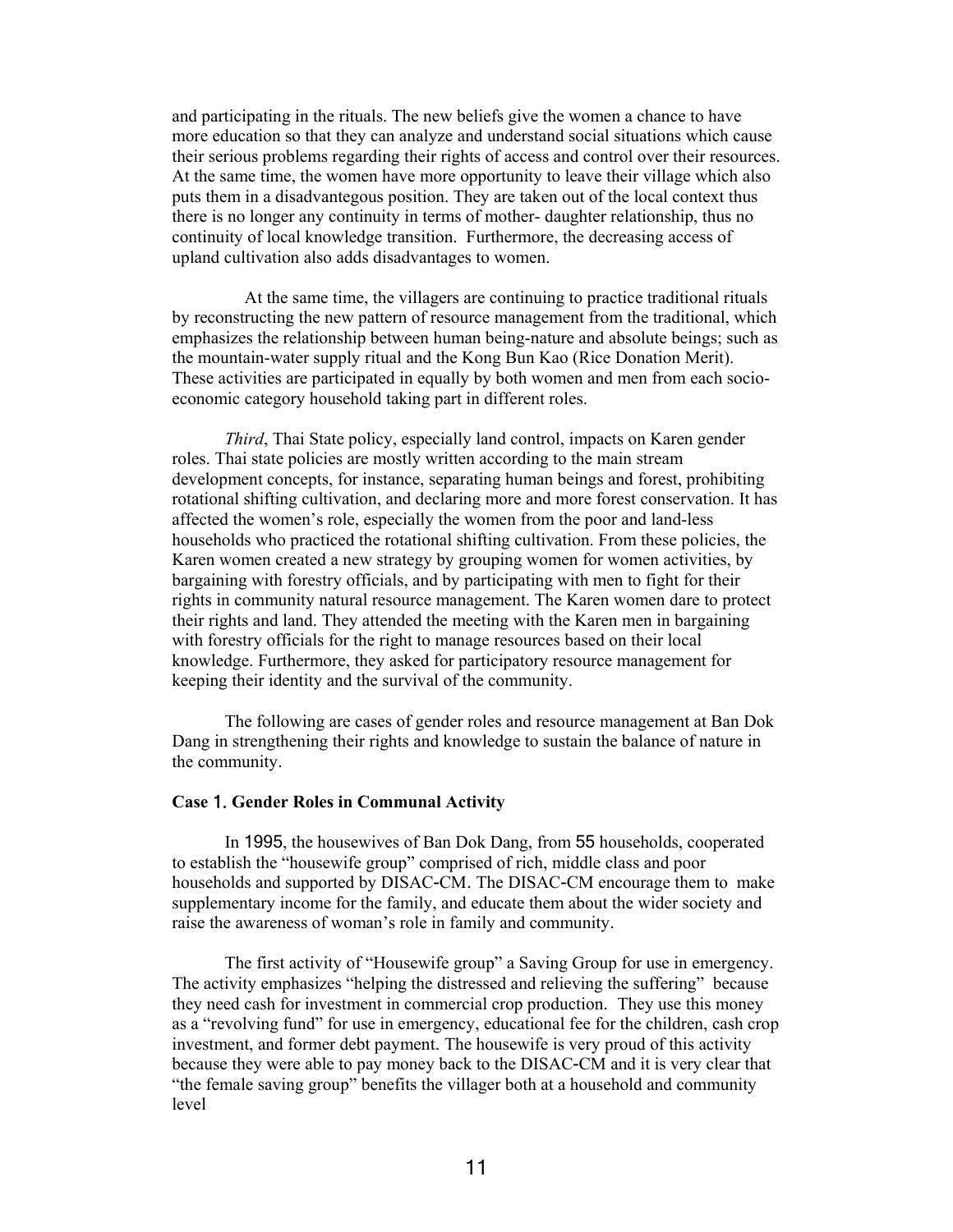After this, the housewives of Ban Dok Dang established a cooperative store and sell products at a fair and just price for responding to the needs of the villagers. At the beginning of the establishment, they cooperated as a whole village. Later, they divided into 2 groups according to the female saving group.

In the traditional rituals, the women's role in the community is hidden. But in modern organization, the women's role has its own space such as the women saving group and the cooperative store. These two spaces are not only for saving money, selling goods, and meeting among the members, but also for discussing about how to make a living, especially upland cultivation. Presently, the women are increasingly becoming leaders in the public sphere to protect their rights over cultivation land.

### **Case** 2. **Gender Roles in Community Resource Management**

Nowadays, the natural resource management of Ban Dok Dang has changed both in pattern and gender role perspectives. In the modern pattern of resource management, they establishes written regulations, and structured the organization so that the village committee has only 1% women. This is different from the past, when women worked with men, side by side, to preserve nature.

This activity is influenced from the outside, both by GOs and NGOs. The villagers established the "The environmental and natural conservationist-villager group" organized as a modern organization: consisting of a committee, written regulations, activities, and so on. The establishment is to show the public that the Karen are environmental by nature.

### **Case** 3. **The Women's Strategy in Bargaining with Forestry Officials**

 The national park officials first come to visit the village in 1999. At that time, the head of the national park official held a meeting to explain the national park policy. Both men and women attended the meeting and asked to cancel the "Mae Tho" national park declaration because it is a resource they depend on to make a living. Furthermore, the village has lived in the same place for generations and has used the forest conservatively.

The state answered their request by declaring "Mae Tho" a national park in 2002. The villagers are very worried about this declaration, especially how they can make a living in such a situation. The villagers think that their life will be worse off. Because some of them have experienced running away from forestry officials while cutting trees on upland fields, and some have presented a petition about cultivation land to national park officials, and waited for the result. However, the villagers are ready to appeal or to find out a way to maintain their rights. The women also discuss this issue both formally and informally.

 The women view that upland cultivation may damage nature, but at the same time, the villagers preserve nature. Their rotational shifting cultivation does not harm nature. Moreover, the villagers know that if the forest is damaged, it will impact their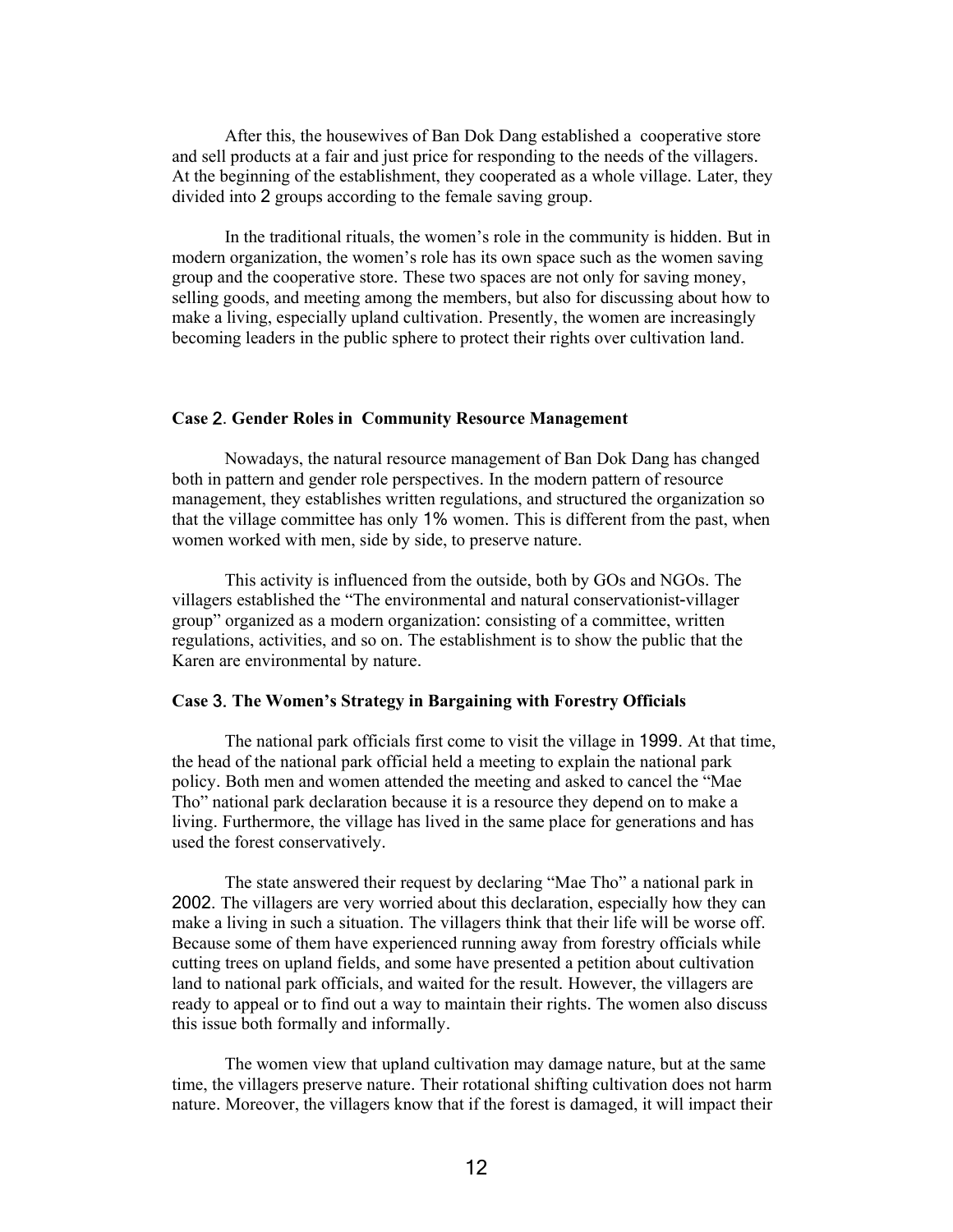life which is dependent on nature. Therefore, because of their belief and need for survival, the villagers have consciousness and awareness in their role and duty to protect the forest, at least for themselves.

 The housewife group prepared food for forestry officials who visited their community for the meeting. This is one strategy used by the Karen women for bargaining with forestry officials. They used their own space to appeal for their fundamental rights in making a living by cooking upland rice for the officials. When the officials had finished their meal and went out to talk and thank the villagers for the meal. One of the housewives from the middle class asked the head of the National Park "Is our rice delicious?" The answer was "Yes, it's very delicious". Then, the housewife said, "The rice you eat is upland rice. Nowadays, our land is limited. If our rice is delicious, please allow us to practice upland cultivation for our family. This is the only land that we inherited from our ancestors". The head of the National Park replied that "No, because it is state policy to not allow anybody to practice any cultivation in the national park area. The state has made a restricted area."

 The women said "Even if we refer to our ancestors that stayed here for generations, as well as talk about population pressure at the present time, to ask for our right to stay here, the RFD officials do not listen to us. The state still limits our cultivation land." Both men and women ask themselves who will have control over the forest once it is declared as a national park. They also wonder if this is a common problem affecting the whole of Thailand.

 This phenomenon shows the women's role in the political sphere by bargaining with forestry officials for their rights of cultivation land. When there is permission, the villagers grow rice in the remaining area and meet the shortage of rice. Therefore, they go out to work as a wage laborer to earn cash for buying food and rice. The villagers question what is the standard of development, which emphasizes the resources of the wealthy, not human resources, and those who have a shortage of rice.

 Later, on April 8, 2001, the national park officials had made an appointment with the villagers to explain the national park declaration. The officials informed them when they surveyed the forest by helicopter, they saw a large amount of burned area for upland cultivation. Therefore, the officials think that the villagers do not respect forest law and regulation, and destroy the forest. The officials view that upland cultivation causes enormous deforestation.

 Furthermore, the forestry officials informed them that when they surveyed the forest area by foot, they met the villagers cutting trees for upland cultivation. Therefore, they seized agricultural instruments such as swords, axes, and spades, and asked who the practitioner of this field was. The villagers, 8 females and 2 males, accepted that they were the practitioners, and asked for the rights to cultivate in this area.

 During the meeting, the officials explained that "the national park officials who come to visit the village are going to help the villagers demarcate the cultivation and forest area. This demarcation benefits the villagers. And in the future, the villagers can get land title. Because there is no clear demarcation, that the state does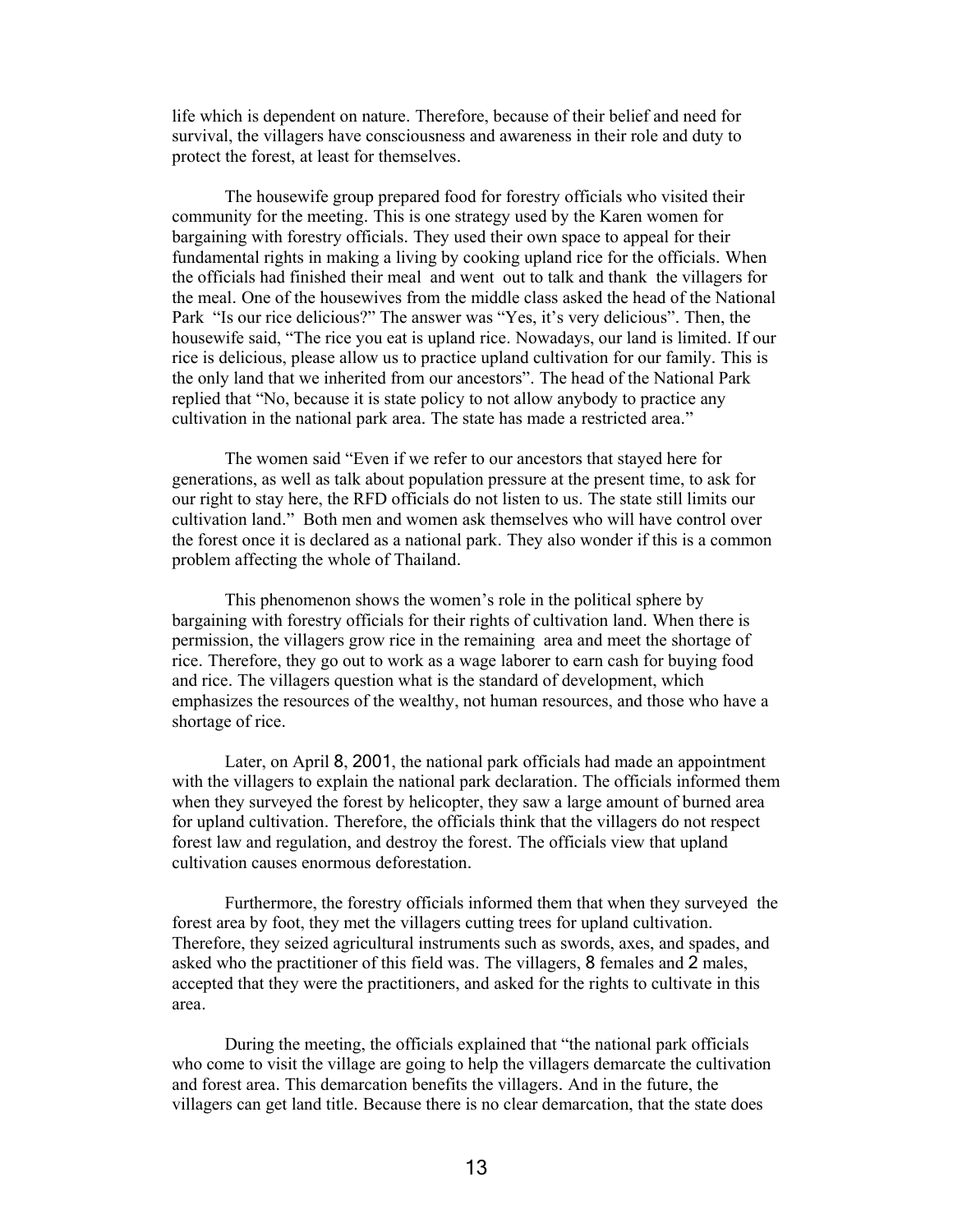not give land title to the villagers yet. Therefore, we have to survey the area clearly. Anyway, the state will definately declare 'Mae Tho National Park' by the year 2002. Presently, we are in the stage of surveying and preparing the decree."

 In the meeting about natural resource management the officials explained that: "The villager has traditional regulations for natural resource management. But the RFD has The Act that gives authority to the RFD to manage the forest area. The declaration of the national park, to conserve our forest forever. And this forest area can also be operated as a tourism area, and it can make income from entrance fee for the state. And this income will be the state budget for protecting the forest. Furthermore, the villagers can get incomes from tourism too by selling some forest products or handicrafts. It is a supplementary income for the villager."

 The villagers, who attended the meeting, were interested in the declaration of the national park over their community area. Both men and women intensively inquired with the officials. The villagers asked the officials for the right to stay and make a living in the forest as well as to preserve the forest by local knowledge. And the villagers had already established the "Assembly of Wild Life and Forest Conservation" to deal with this activity.

 The villagers informed the officials that they had established a village committee to take responsibility for forest conservation. And they cooperated with the state growing trees in the forest as well as protecting from forest fires and practicing according to the law. Therefore, they asked for the rights of natural resource management as they did in the past. But the officials refused and refered to Thai law and state policy on natural resource management that the villager has to accept.

 From the meeting, it can be viewed that the standpoint of the national park officials about natural resource management is based on the assumption that natural resource is valued material that can be exchanged, bought and sold. The way to keep the forest fertility is that human beings have to move out of the forest. This idea is opposite to the villagers' idea. The villager view natural resources as not only valued material, but also the source of the villager life. It has spiritual value and is related to the way of life of the villager. The villagers have made a sustained living by utilizing nature in a sustainable way until the present.

 Therefore, the concept of natural resource management to the villager, comes from the basic needs of the villager that focuses on human being not only depending on, but also preserving natural resources. The discourse against the main concept of the state resource management not only disregards natural resource management as a whole, but also ignores traditional gender perspectives. Because in the past, the Karen resource management was related to gender roles that was the main factor supporting the survival of human being and nature. It differs from the present where natural resources are exploited and eventually damaged.

 Furthermore, the discussion and bargaining of the Karen women in the meeting was interesting because the Karen traditionally let men contact outsiders while women avoided this matter. In this meeting, the Karen women dared to discuss with the officials. This shows that the Karen women had to enter the outsidecommunity-public sphere because the survival of their families and the community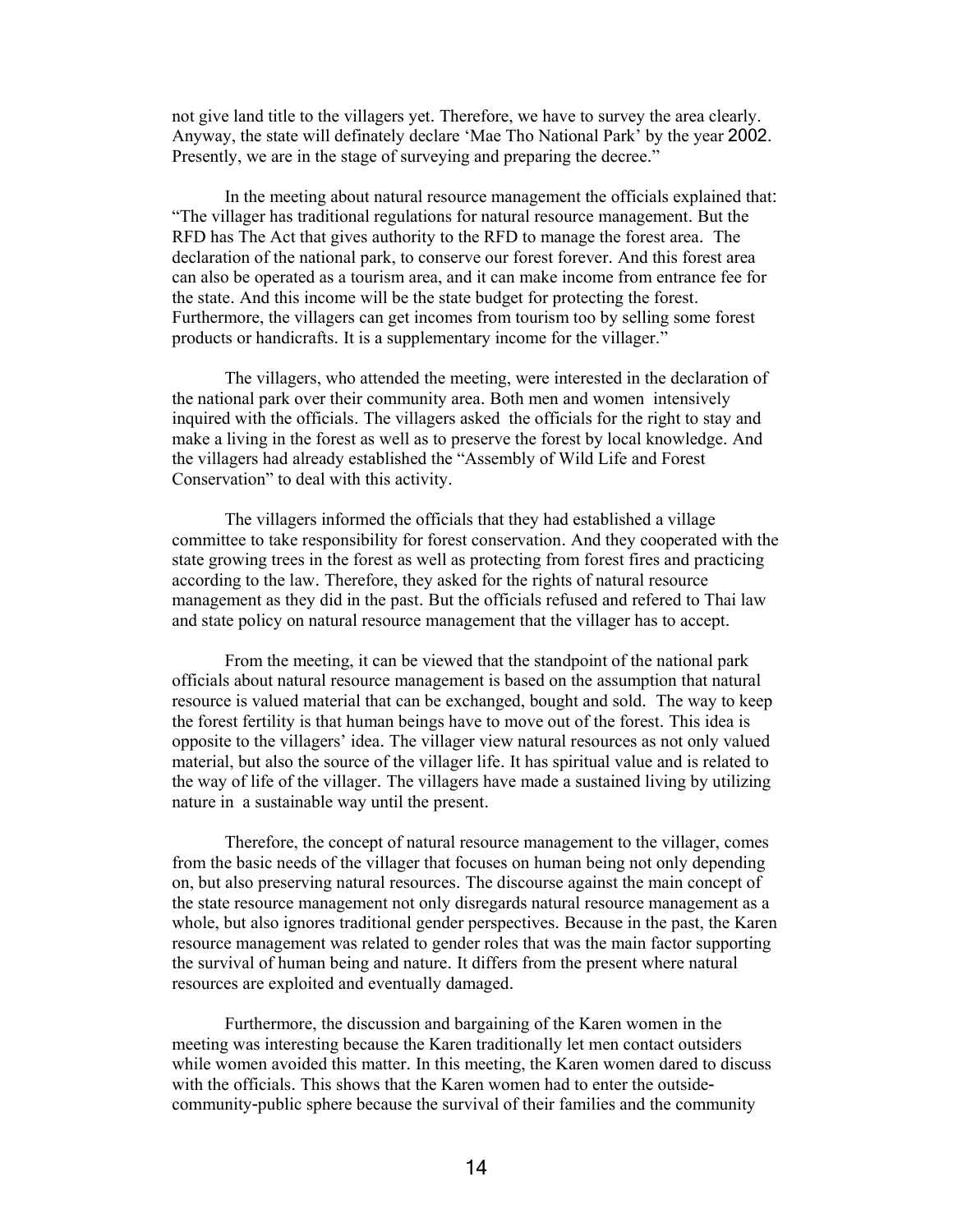was under threat. They had to fight side by side with men for the right to their land.

#### 8. **Major Findings of the Study**

Based on the results and experiences of this study, there are four major findings.

8.1 Presently, the resource management under Thai state policy on restricted forest areas, causes the villagers to lose their local knowledge and local control over natural resources. The villagers have to change from traditional practices to modern law and regulation. The villagers are excluded from cultivating land in upland fields, because of the state demarcation for conservation areas. It causes a serious effect to the villagers, especially the poor and land-less households who lost the power to access and control natural resources. The lose of their local knowledge in utilizing and keeping the balance of natural resources is related to the production in the up land field which is the only source of their survival.

 At the same time, the state policy in controlling natural resources caused a change in gender role of resource management. Women, who practice rotational shifting cultivation, preserve nature and bio-diversity with local knowledge. The women play a main role in every step of the upland fields cultivation for their consumption. When the state announced the conservation area in the upland areas which is the cultivation area. Villagers, especially women, lost their power to access and control resources.

The women are responsible for upland fields which have a limited area and they also risk confronting state officers. Some of the villagers are going out to work as wage laborers after cultivation, while the men mainly concentrate on the commercial production and don't have time to cultivate in the upland fields as in the past.

**8.2** The cash crop production which is promoted by both capitalist and the state causes class differentiation amongst the villagers of Ban Dok Dang, because some of them have more access and control over their resources than the others, especially with terraced and upland fields that have irrigation water. They have capital to invest in cash cropping such as cattle and elephant. The rich and middle class household are therefore growing cash crops.

The rich and middle class villagers of Ban Dok Dang, mostly grow cash crops using their resources intensively. This trend leads to unsustainable development. The rich and middle-class households have access to the means of production, they have to use a large amount of money for production. Some of them use their own capital but some of them lend from the Chinese traders but they all have to confront price fluctuation. Finally, they are all in debt. Consequently, some of them go to work as wage laborers, both inside and outside the community. The poor and land-less households not only cultivate traditionally, but they also go to work as wage laborers after the rice cultivation, as the middle-class households do. This means that in the changing context, the villager is forced to go to the city and works as a wage laborer more and more.

**8.3** The promotion of cash crop production, and the new technology, causes gender differentiation, because this type of production is appropriated to men. The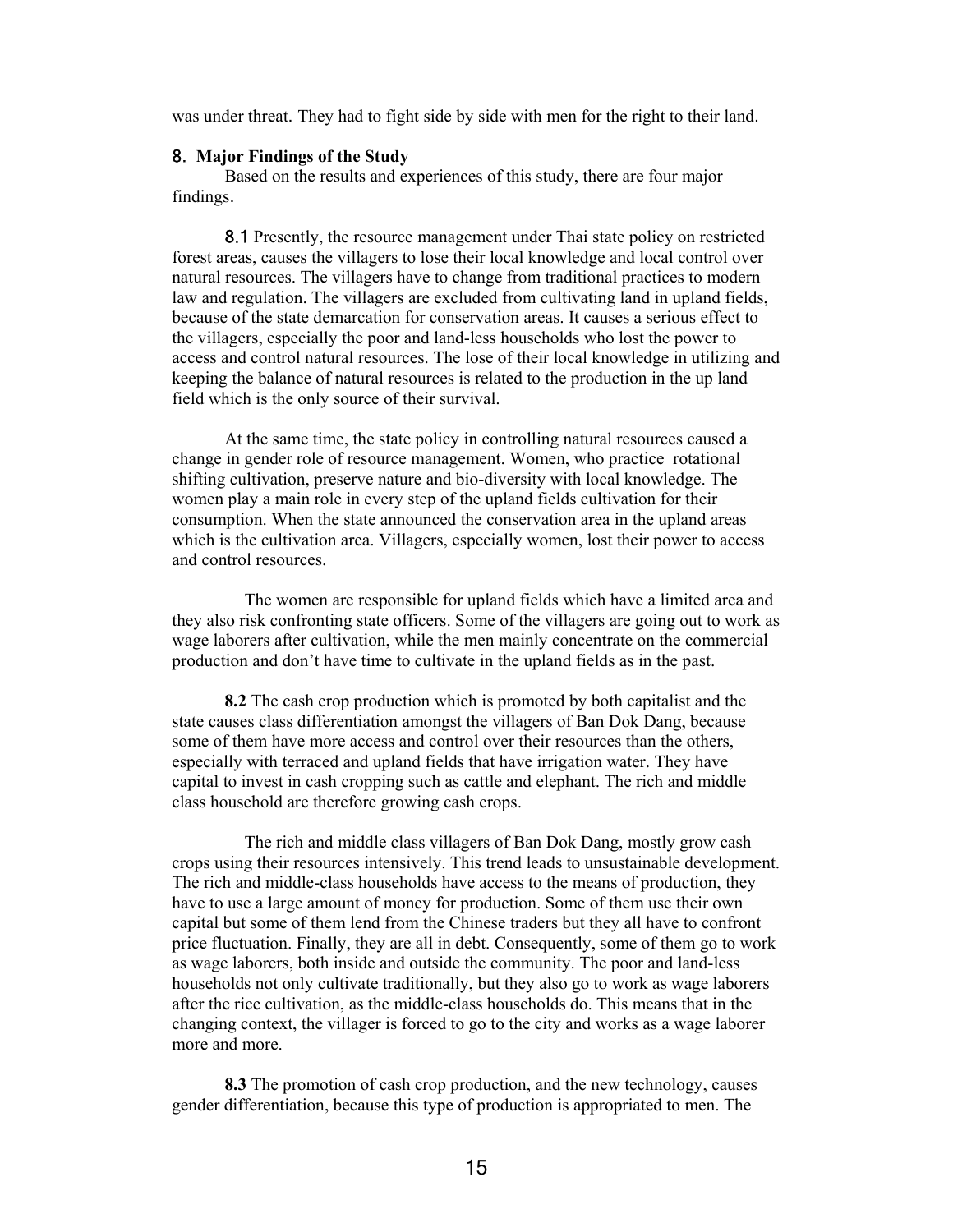men can access and control the resources in the domestic sphere at the household level by exercising power in making decisions on financial matters. In the past women and men would consult each other for making a decision on agriculture production and women would take care of the money. Presently, men play the main role in every step of cash crop cultivation (especially selling and financing management) in keeping and allocating money for the family consumption and debt. Women have less of a role in resource management because they are only involved in a few steps and know very little about family finance and receive only a small amount of the money after paying the debt.

 Many of the families who entered commercial production are of the younger generation. The old generation are familiar with subsistence production and they don't like to be involved in cash crop production, while the young people are trying to practice cash crop production as an alternative way to cope with the present situation and to increase their family income. Some of the rich and the middle class households have young men engaged and responsible for household financing and make the decisions in production at the household level. The more Karen men are involved in commercial production, the less the Karen women have a role in decision making and financial matters. The women's status thus becomes inferior to the men's.

**8.4** The adjustment of the villagers of Ban Dok Dang toward resource management.

There are several forms of resource management of Ban Dok Dang, both at the household and community level. Some are expressed in the form of belief, traditional practice, or ritual. The villagers organized in a modern form namely the *"Nature and Environment Conservationist-village Group"*, to express their identity as "real environmentalists". Both women and men work together in this group. The villagers negotiate with the state forest officers to campaign for their rights over natural resource management. They focus on human being as a center, that can coexist with nature and relate to nature and spirit. This is the discourse against the main concept of the state policy of resource management. Therefore, in Ban Dok Dang the villagers are adapting resource management between the traditional and modern mechanisms.

From empirical data and information, this phenomenon can be described as that the villager identifies the relationship into two modes of production: one is the traditional relationship and the other is the capitalist relationship. The traditional relationship is used for subsistence production, the capitalism relationship is used for cash crop production. This means that there are 2 modes of production system in the community. Most of the villagers of Ban Dok Dang have entered both cash crop production and also cultivate a local species for consumption in the upland fields and in the terraced fields. There are 2 systems of production for their survival under the changing socio-cultural context. The Karen use the exchange of labor for subsistent production and use wage labor for cash crop production. Moreover, while they have to decrease their rice cultivation area, they also have to increase the cash crop production area in the upland fields. Some are trying to find out sustainable ways by practicing agroforesty, integrated farming and practicing traditional beliefs which emphasizes the relationship of the people, nature and spirit in their production. Every village has its own development the villagers are adjusting to the existing mode of production for the survival of their family and community.

The relationship among the villagers has not changed much, because the villagers have respectful belief in the absolute beings' which dwell in nature, and human beings. By helping each other through labor exchange, land distribution and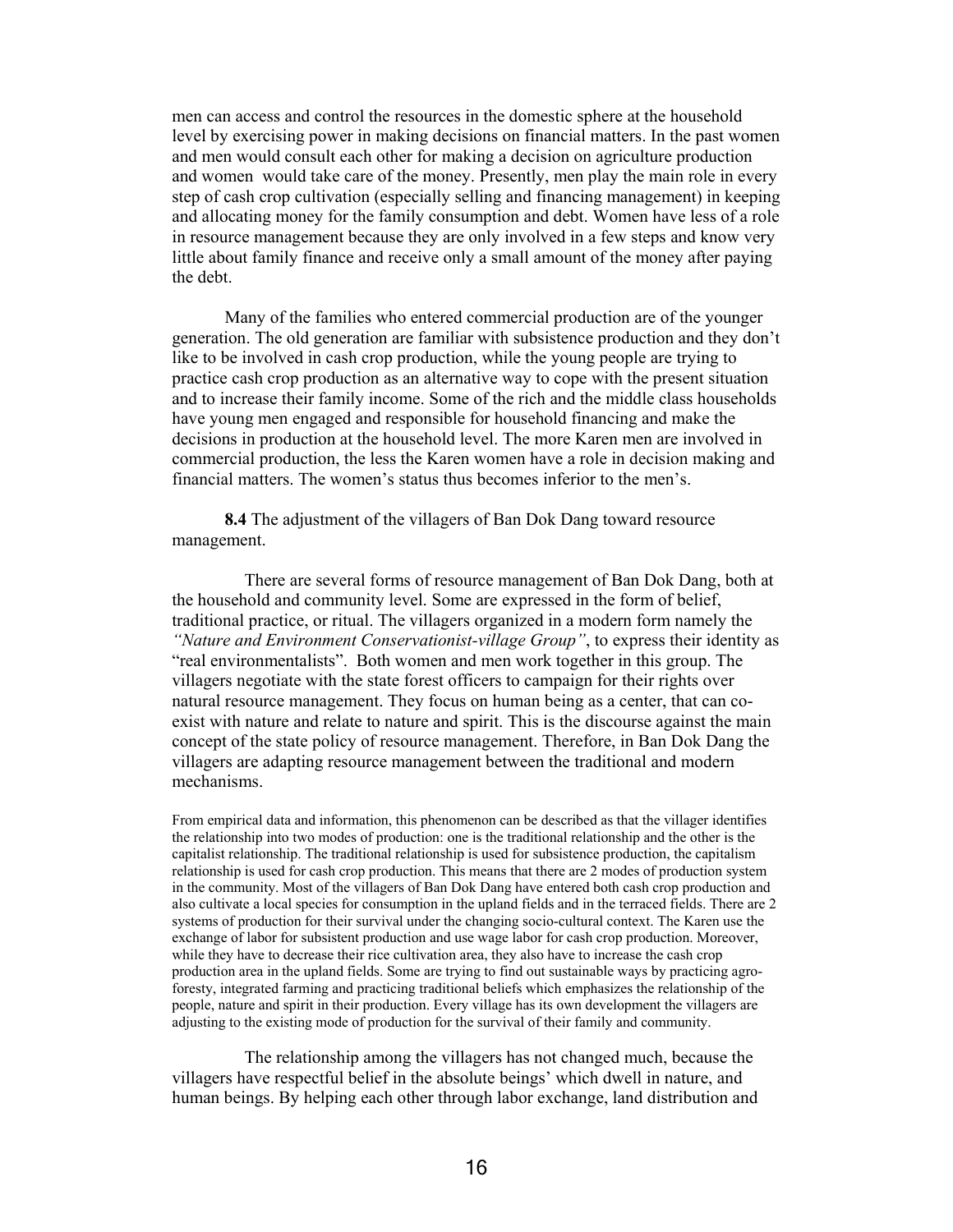contribution to the poor people and the ritual attendant. The kinship system as well as traditional practices, are still practiced in Ban Dok Dang. They also share a spiritual cosmos with their relatives.

#### **9. Theoretical Discussions of the Findings**

**9.1** In Thailand, the growth-oriented development or modernization has been the main stream concept, or theory of development for a century. However, the concept has been questioned by non-government organizations and some donor agencies since the 1970s because such development makes only the minority urban center benefit while the rural majority are still left in poverty. After the economic crash bankruptcy in 1997, the best way of development was seriously questioned in Thailand.

There are three major concepts or theories of development against growth oriented development. These concepts pay too much attention to only a certain aspect of social life at the expense of others. While, the Buddhist approach tends to focus on the individual level in contrast to the collective level as the community approach does, the community rights approach focuses on usufructs right of natural resource management.

However, the villager does not receive or accept all of the development concepts absolutely. In other word, the main stream development concept does not dominate the local concept. Villagers have selected a development concept through their awareness of which concept is most appropriate to their local concept. This has become the so called "articulated concept" emphasizing local control over natural resources. The local control is related to power relationship which are against the state power control over the resources. In the case of Ban Dok Dang, villagers bargained with the forestry office to protect their rights of local control over natural resource to utilize and conserve in a sustainable way. At the same time, they organized a village committee, comprised of both female and male representatives from each household social-economic category to take part in the committee in managing the Dok Dang village as a whole. This is a specific adjustment to cope with the changing context for the survival of the family and community.

**9.2** The use of feminist theory as like all western concepts in developing countries especially Thailand, is problematic. A conceptual framework should be applied and rethought; for instance, domestic and public spheres should be not applied inflexibly. It can be use for analyzing concepts; such as the separated spheres of men and women in western countries. There is an increasing complexity and adaptability between domestic and public spheres. In the Karen society, the two spheres overlap the roles which men and women play in the community. But it is useful to use domestic and public spheres for analyzing the changing of gender roles in the two spheres in the changing context. For instance the Karen women of Ban Dok Dang, can not be viewed as confined in the domestic sphere, because the woman's role is not limited only to the domestic sphere. This is related to the study of Viseth(2000) on the role of women in the north of Thailand, which found that the marriage system of northern people provided an opportunity for women to perform their role in the public sphere. This means that on the occasion of marriage, both men and women are allowed to perform their role in the public sphere ( namely the communal sphere), because in reality the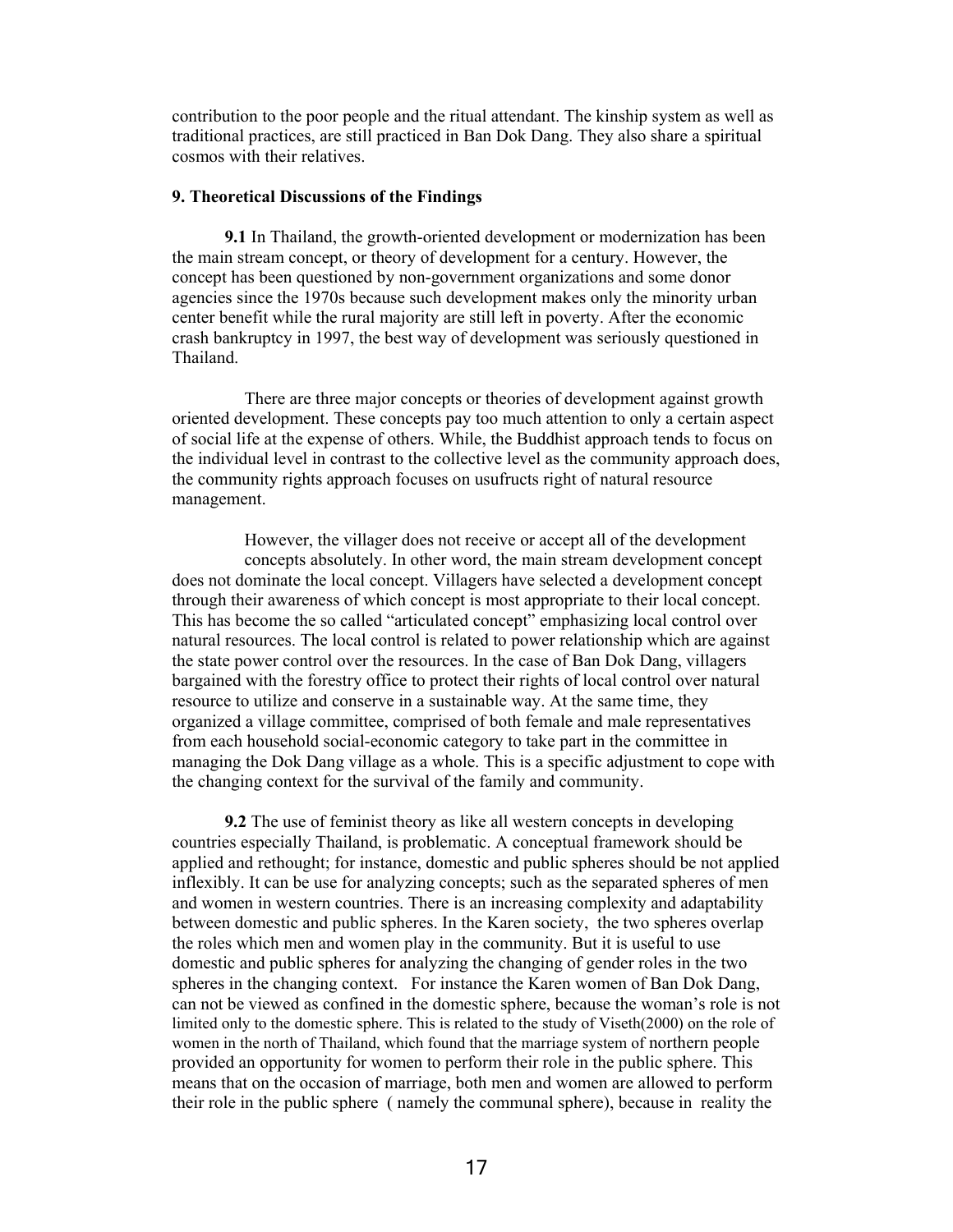women do not perform their roles only in the domestic sphere. The women are also involved in cash crop production and involved in women's activities such as the women's saving group and the cooperative store which has benefited their family and community. And presently the women of Ban Dok Dang take part side by side with men in bargaining for local rights over natural resources and become members of village committees in managing the resources and village as a whole.

Moreover, the gender difference, for instance gender roles in domestic and public spheres, does not always mean "inferior" or "inequity". The equity does not mean to decrease the difference. It rather means the acceptance of the difference of both men and women. Furthermore, the view of the Karen women of the studied area is different from the academic's view. They accept the difference of gender roles, but do not think about who works harder or is subordinate or dominate to whom. They rather think that the difference is for supporting each other. This is to emphasize that because of the different experience of the poor Karen women they do not think like the academic or urban middle class women.

Both men and women are side by side, in operating the natural conservation projects, such as forest fire control and forest firebreak making. Moreover, together they established the village committee to take responsibility for sustainable resource management.

# **CONCLUSION**

*The resource management at Ban Dok Dang is based on their belief and experiences accumulated as "local knowledge or wisdom" relating to practical regulations for utilizing and balancing nature, as well as respecting "the guardian spirits" who reside in the watershed. Both Karen men and women have equal roles in resource management. While the women concentrate on upland cultivation, the men concentrate on constructing terraced fields.* 

 *The resource management at Ban Dok Dang has changed according to the state policy that declares centralized and restricted forest acts, and also sends government officials to control the forest. The policy of the state control over resources in this area started from 2 projects: the soil road construction project and pine plantation project to solve opium growing, deforestation, and swidden cultivation problems. The state promoted and encouraged the highlanders to grow cash crops with modern technology and to practice permanent cultivation.* 

*Once the restriction policy of the state on natural conservation was implemented, the declaration of the national park has put strong pressure on the villagers to cease their rotation swidden cultivation system. As a result the villagers are in a disadvantaged position, therefore some of them have become involved in commercial production systems. The commercial production, or cash crop production, absolutely depends on outside factors, for instance the means of production, loans and market system. The villagers who can grow cash crops are those who have a large number of cattle and cultivation fields, both upland and terraced fields. Consequently, the cash crop production causes class differentiation in the community according to the amount of cultivation field, income, and debt.*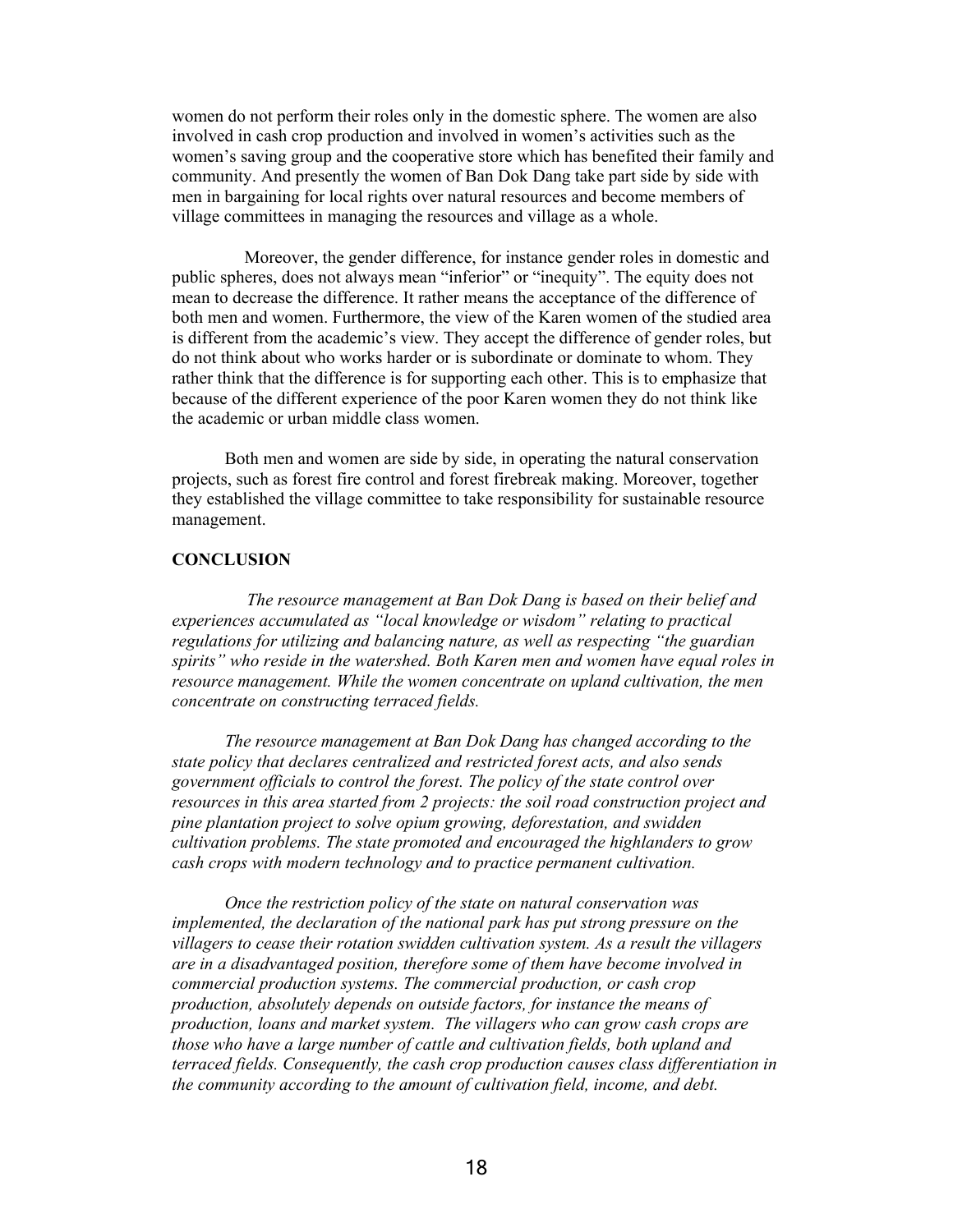The villagers at Ban Dok Dang, have a local reaction against forest encroachment by the government. The state intends to declare Mae Tho National Park over this and neighboring areas. Because of this policy, as well as the former forest management policy, the villagers were forced to establish the "Environment and Nature Conservation Group" to revise their own knowledge and wisdom and express their ideal of "environmentalism" to the public. At the same time, the villagers adapted and articulated the concept and the project of development in responding to the needs of the community.

 The gender roles in resource management amidst the current of mainstream development aiming at modernization or economic growth, and state policies on modern pattern of natural resource management relating to the globalization system. It challenged even though the women do not have a main role in cash cropping and a decreasing role in natural resource management, the women adjust themselves and try to find ways out of their struggle. They have organized the woman's group and established a women's saving group and cooperative store for helping each other in the financial dimension. Moreover, the women have started to go out with men to struggle for their rights on land in out-side-community public sphere and have joined village committee members to foster sustainable natural resources.

### **REFERENCES**

| Achara Rukyootitham.<br>1999            | Three Decades Community Forest: In the Midst of Confusion<br>of Thai Society. (A document distributed in seminar on community<br>forest in the North); January 1999, The North Development<br>foundation, B.S. Printing.(in Thai).          |
|-----------------------------------------|---------------------------------------------------------------------------------------------------------------------------------------------------------------------------------------------------------------------------------------------|
| Anan Ganjanapan.<br>2000                | Local Control of Land and Forest: Cultural Dimensions of Resource<br>management in Northern Thailand. Chiang Mai: Regional Center for<br>Social Sciences and Sustainable Development, Faculty of Social<br>Sciences, Chiang Mai University. |
| Bina Agarwal.                           | "The Gender and Environment Debate: Lesson from India".                                                                                                                                                                                     |
| 1992                                    | Feminist Studies 18 no 1, 1992.                                                                                                                                                                                                             |
| Charean Attitaya                        | The Evaluatory Study on Religio-Culture Experience Work of                                                                                                                                                                                  |
| 1997                                    | DISAC-CM, Chiang Mai.(in Thai)                                                                                                                                                                                                              |
| Kanjana Kaewthep.                       | Religion-Cultural Heritages. Bangkok: Catholic Council of Thailand                                                                                                                                                                          |
| 1987                                    | for Development. (CCTD)(in Thai).                                                                                                                                                                                                           |
| Kanok Rekasem, Anan Ganganapan.<br>1993 | The Management of land, Labor, and Agricultural Technology in<br>Chiang Mai Rice-Growing Villages. Research Design for<br>Interdisciplinary Study, Multiple Cropping Project, Chiang Mai<br>University.                                     |